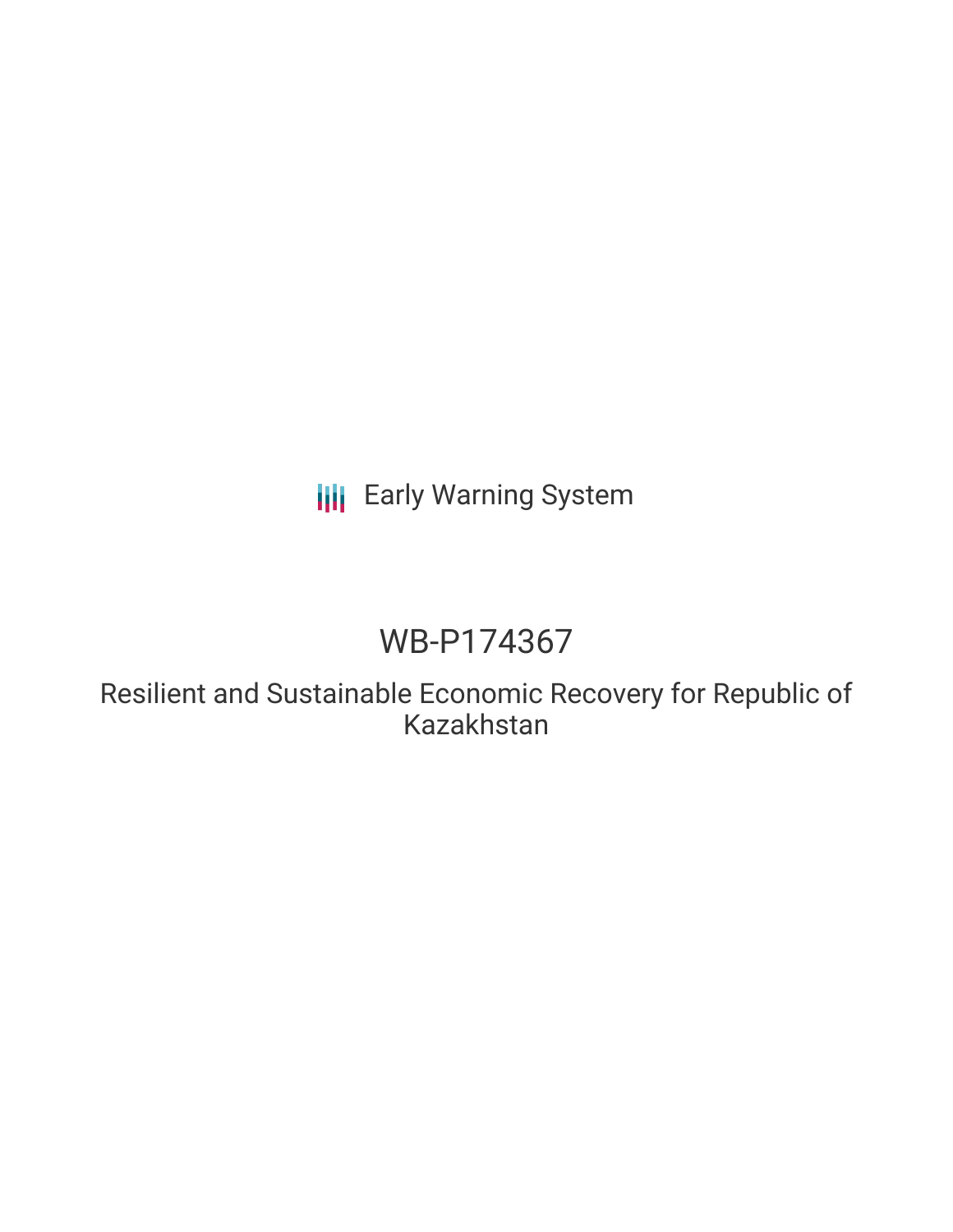

### Early Warning System Resilient and Sustainable Economic Recovery for Republic of Kazakhstan

### **Quick Facts**

| <b>Countries</b>               | Kazakhstan                  |
|--------------------------------|-----------------------------|
| <b>Financial Institutions</b>  | World Bank (WB)             |
| <b>Status</b>                  | Pipeline                    |
| <b>Bank Risk Rating</b>        | U                           |
| <b>Borrower</b>                | Ministry of Finance         |
| <b>Sectors</b>                 | Finance, Industry and Trade |
| <b>Investment Amount (USD)</b> | \$500.00 million            |
| <b>Project Cost (USD)</b>      | \$500.00 million            |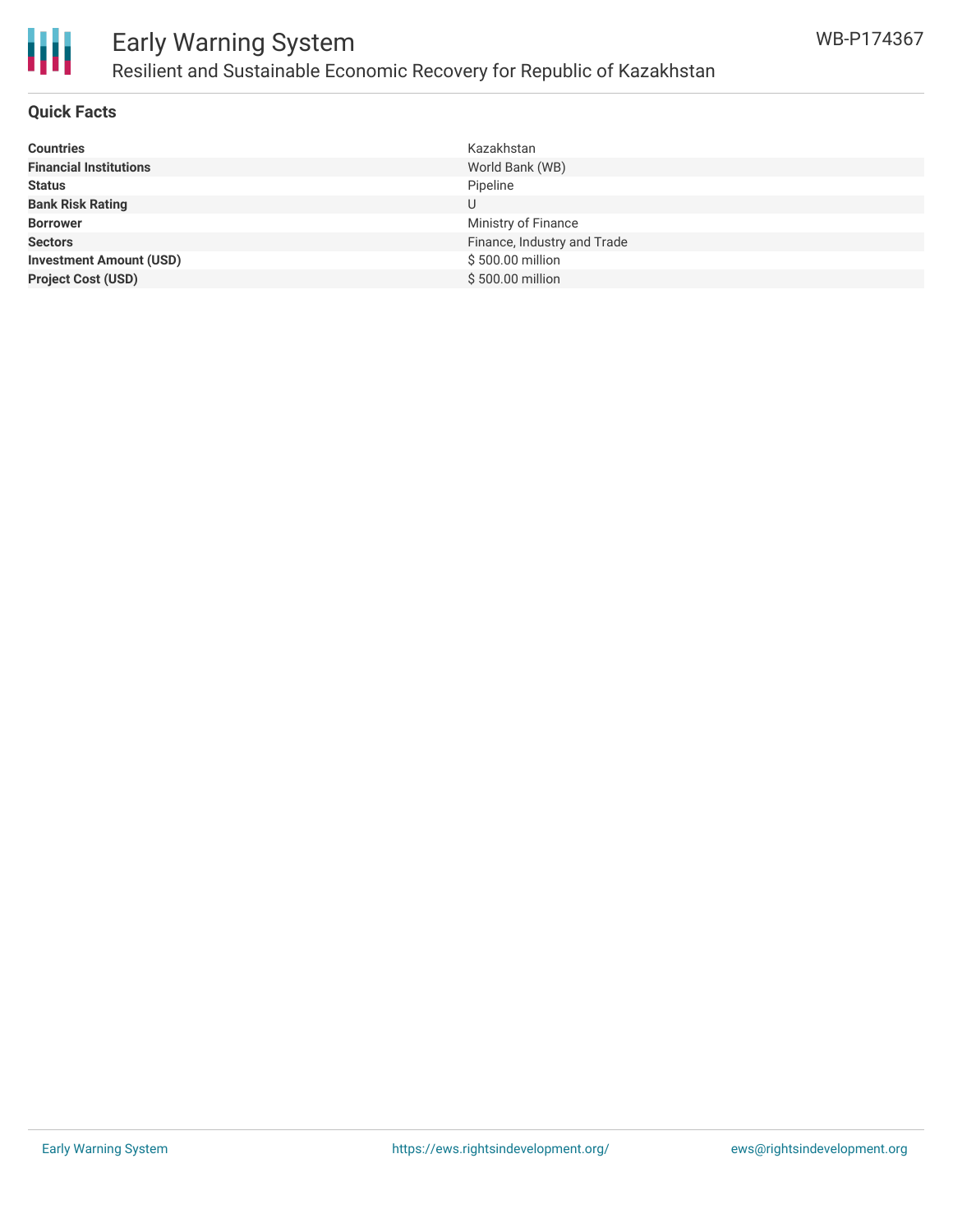

### **Project Description**

Under this project WB provides institutional and policy changes for resilient and sustainable economic recovery to Governemt of Kazakhstan.

The DPO intends to support reforms in the followin g areas:

(i) strengthen protection for the poor and vulnerable households against crisis and pandemic,

(ii) sustain private sector g rowth and job creation, and (iii) strengthen institutions for greener and sustainable recovery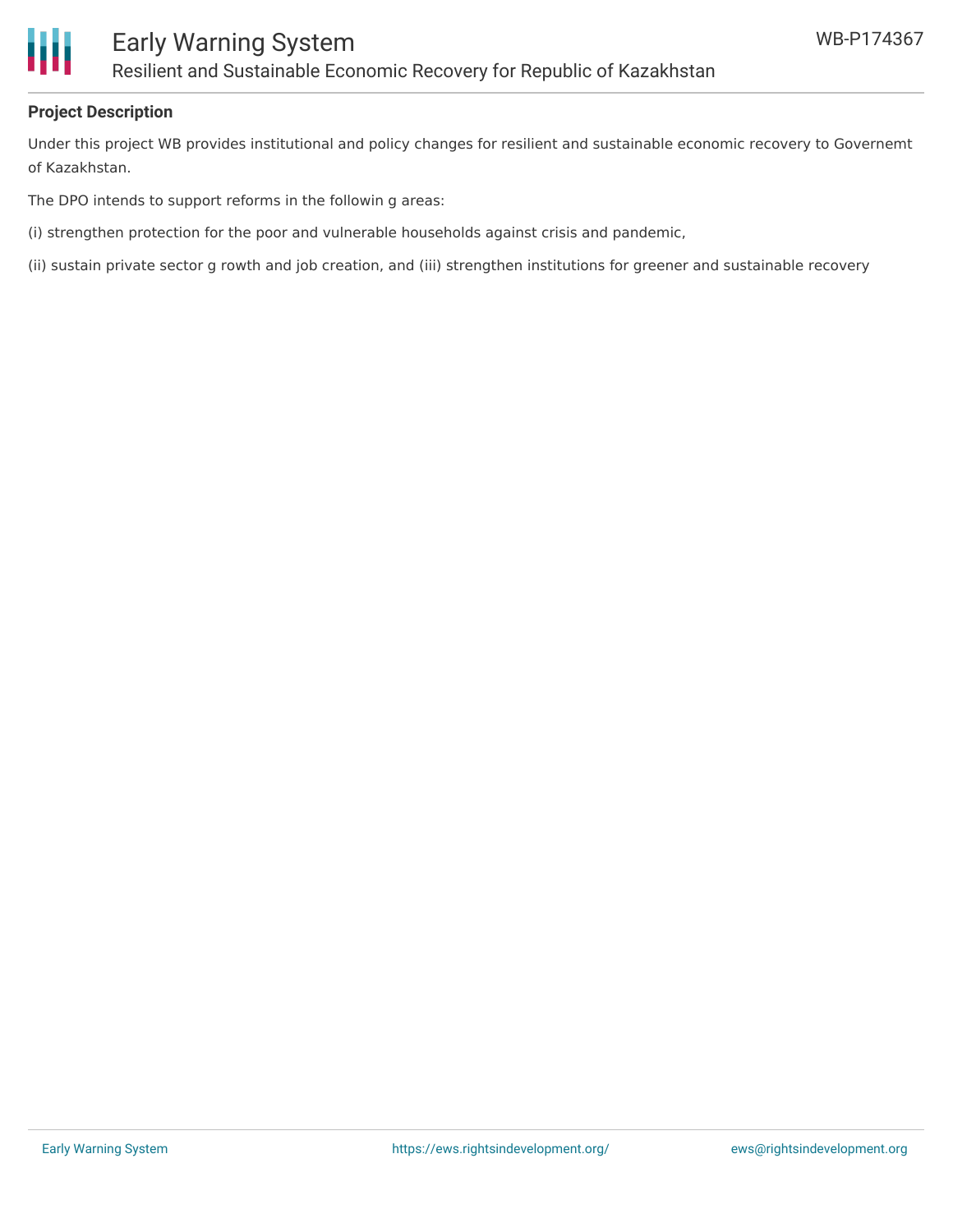

## Early Warning System Resilient and Sustainable Economic Recovery for Republic of Kazakhstan

### **Investment Description**

World Bank (WB)